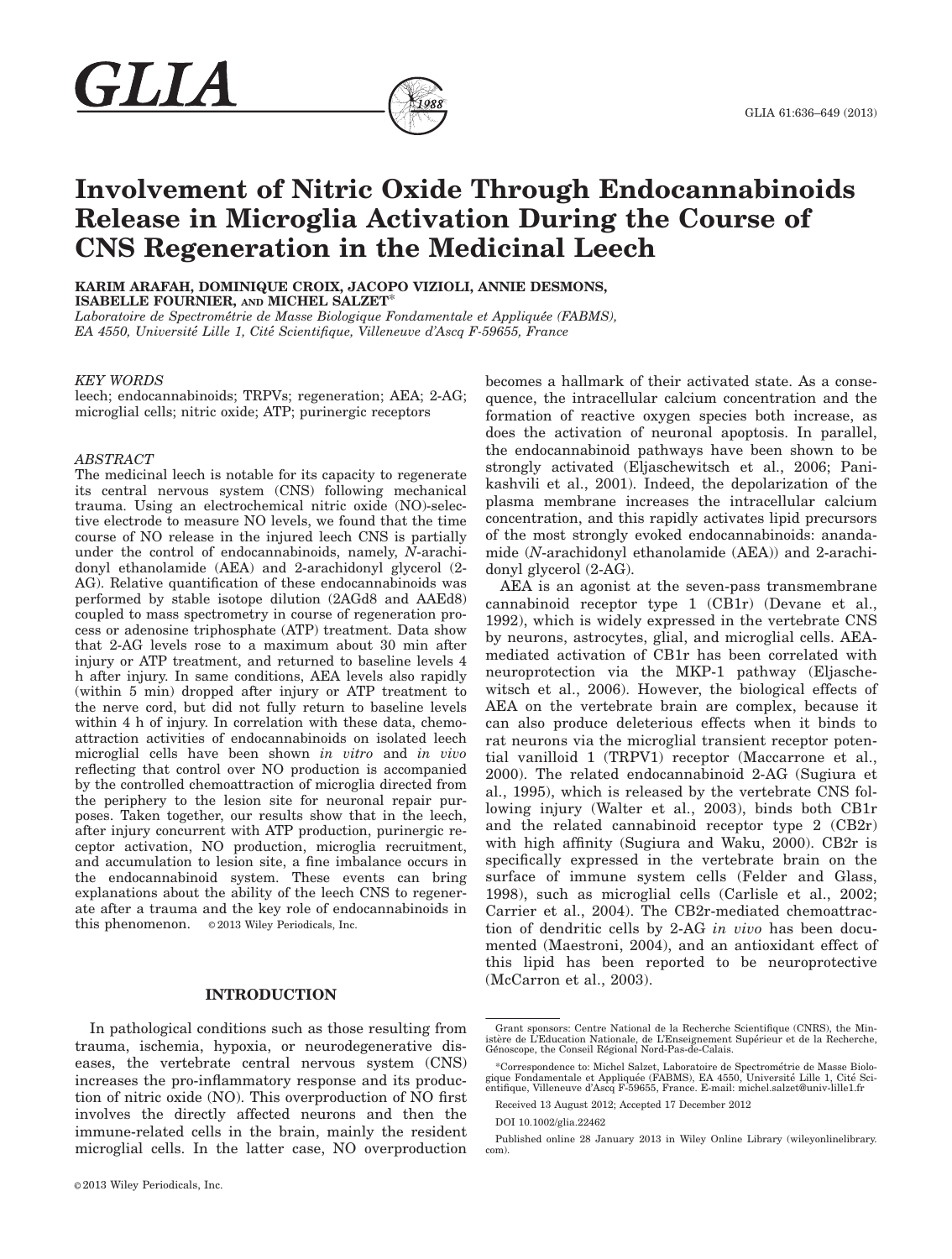It is currently hypothesized that, in vertebrates, AEA and 2-AG mediate neuroprotection by combining a chemoattractant effect on microglial cells (Franklin and Stella, 2003) with control of the immune response (Eljaschewitsch et al., 2006). In microglial cells, CB1 receptors are always weakly expressed, whereas the expression of CB2 receptors is modulated according to the cell's state of immune activation. Thus, reports indicate that CB2r is not expressed on the surface of resting mammalian microglial cells, but is highly expressed when these cells are responsive and primed. Cabral et al. (2008) have reported a ''window'' of functional relevance during which activation of the CB2r modulates microglial cells activities.

However, in mammal's spinal cord injury model, several groups have shown those spinal microglia are activated by endocannabinoids not through CB-receptors but by TRPV1 (Chen et al., 2009; Kim et al., 2006; Schilling and Eder, 2009). TRPV1 mediates the release of neurotransmitters, such as glutamate and Calcitonin gene related peptide in the dorsal mouse horn, which can subsequently activate glia. TRPV1 plays a role in the activation of spinal glia in mice with nociceptive, inflammatory, and neuropathic pain (Chen et al., 2009; Shirakawa et al., 2010), through NADPH oxidase-mediated reactive oxygen species generation in microglia (Schilling and Eder, 2009, 2010).

Similarly leech known by its capacity to regenerate neurites and synapses after a nerve cord injury and to restore functional central synaptic circuitry following injury involves the accumulation of microglial cells at the lesion site in the nerve cord (Baylor and Nicholls, 1971; Jansen and Nicholls, 1972; Morgese et al., 1983; Salzet and Macagno, 2009; von Bernhardi and Muller, 1995). Recent data suggest that this microglia accumulation in the leech CNS is essential for the sprouting of injured axons to occur (Ngu et al., 2007). In addition, real-time amperometric measurements have shown that experimental lesions trigger the quick release of low amounts of NO during the first ~20 min (Kumar et al., 2001; Shafer et al., 1998). This NO production at the lesion site is required for the initial step of CNS regeneration process because treatment with the NO inhibitor N-omega-nitro-l-arginine methyl ester (L-NAME) inhibits the first peak of NO release and brain regeneration as well (Chen et al., 2000). Nevertheless, a high concentration of NO in the leech brain produced by a NO donor like spermine inhibits the regeneration process (Chen et al., 2000; Kumar et al., 2001). Moreover, by targeting NO synthase and cGMP in microglial cells, Duan et al. (2003) showed that these activated cells accumulate at the lesion site in a time-dependent manner, suggesting that a higher amount of NO is produced hours after the lesion. The cannabinoid agonists, anandamide and CP 55940, stimulate the release of NO from leech CNS in a concentration-dependent manner, whereas the antagonist, SR 141716A, did not. This process can be antagonized by preincubating the ganglia for  $2$  min with the NO synthase inhibitor,  $N$ omega-nitro-l-arginine methyl ester (L-NAME), as well

as exposing the ganglia to the cannabinoid antagonist SR 141716A, demonstrating the specificity of the process. The level of NO release following exposure of the cells to  $10^{-6}$  M anandamide is  $\sim$ 14 nM (Stefano et al., 1997b). Thus, endocannabinoid receptor binding sites (Stefano et al., 1997b) and fatty acid amide hydrolase (Stefano et al., 1998) have also been detected in leech nervous system pointing the putative presence of an endocannabinoid system in the medicinal leech involved in the inhibition of presynaptic release of dopamine though NO production (Stefano et al., 1997a). To assay for possible physiological activity of these cannabinoids in regeneration, a series of in vitro studies with several cannabinoid and vanilloid receptor agonists and antagonists have been tested (Meriaux et al., 2011). Neurites sprouted from the cut nerve in less than a week for the control preparations and in less than 3 days for preparations exposed to either of the agonists, capsaicin, and arvanil, whereas no outgrowth was observed with exposure to either of the antagonists tested, AEA, and capsazepin (Meriaux et al., 2011). These data further suggest that endocannabinoids also play key roles in CNS regeneration, mediated through the activation of leech vallinoid receptors (TRPVs), as revealed Hirudo genome and expressed sequence tag screening where at least two putative TRPVs were identified (Meriaux et al., 2011).

In this article, we demonstrate that the lesioned leech nerve cord can control its concentration of NO through endocannabinoids releasing. For this, we use for the first time a selective amperometric system for dynamic measurements of NO over a period of 20 h following injury. We highlight then a relationship between the 2-AG-mediated secretion of NO and the chemotaxis of microglial cells accumulated at the lesion site during the initial steps of inflammation. We determine the involvement of the 2-AG in microglial cell recruitment through the *in vitro* and *in vivo* chemotaxis assays. In addition to this chemoattractant effect on microglia, 2-AG controls the kinetics of NO production in the injured leech nerve cord. This report furnishes novel insights regarding the involvement of the endocannabinoids and the microglial response.

## MATERIALS AND METHODS Leech Dissections

Adult medicinal leeches (Hirudo sp.) were purchased from Ricarimpex (Eysines, France). Upon arrival, the animals were kept in artificial pond water without any further feeding. In preparation for regeneration assays, the complete CNS, including all ganglia and noninjured interganglionic connectives, was dissected from animals anesthetized in 10% ethanol (20 min at room temperature) according to established procedures (Nicholls and Baylor, 1968). Tissues were bathed at room temperature in sterile Ringer's solution (115 mM NaCl, 1.8 mM  $CaCl<sub>2</sub>$ , 4 mM KCl, 10 mM Tris maleate pH 7.4) for 7 h before performing experiments.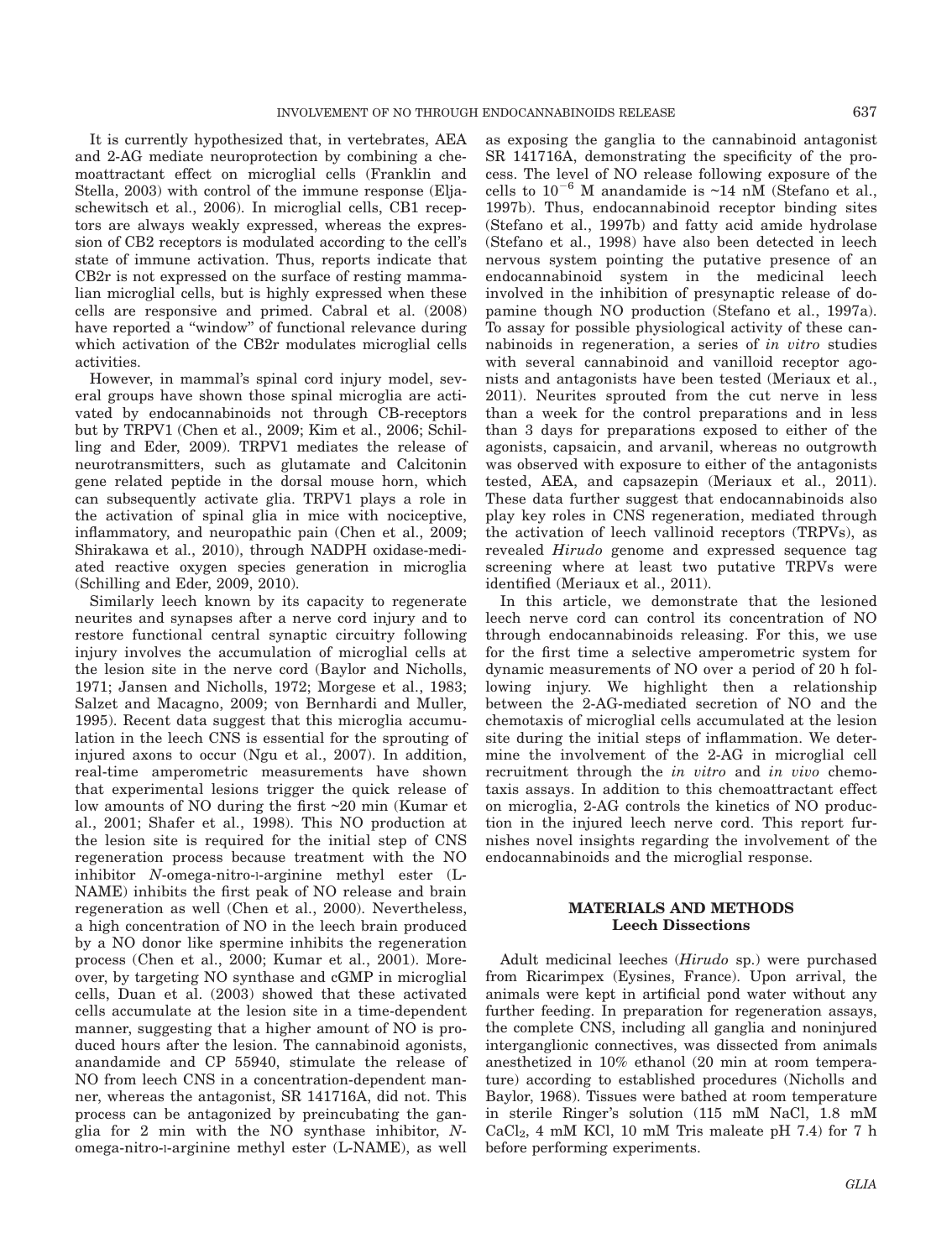## Real-time NO measurements

For all NO determinations, freshly dissected leech connectives flanked by their segmental ganglia were pinned into a 35-mm dish containing Sylgard polymer in the bottom. The connectives were then injured using a pair of fine forceps.

#### Chemicals

The 2-AG and the solvents [acetonitrile (ACN) and ethanol] were purchased from Sigma-Aldrich (St. Louis, MO) and AEA was obtained from Calbiochem (Merck Chemicals, Nottingham, UK) and prepared in ethanol. The selective cannabinoid receptor 1 antagonist AM-251 was purchased from Cayman Chemicals (Ann Arbor, USA). The selective cannabinoid receptor 2 antagonists AM-630 was purchased from Tocris (Tocris Bioscience, Ellisville, USA). Both antagonists were diluted in ACN solution.

#### Technical description

An electrochemical NO-selective electrode encased in a protective stainless steel sleeve covered with a gaspermeable NO-selective Nafion membrane (World Precision International, Apollo 4000) (Xian et al., 2000) was used to oxidize the NO at the working electrode into an amperometric signal monitored by a computer. With this approach, neither the nitrite and nitrate ions nor interfering species such as dopamine, ascorbate, and l-arginine can react with the electrochemical sleeve.

## Biological preparation and NO records

Connectives were first pinned and bathed in a 35 mm dish. After crushing the connective with fine forceps, the Nafion extremity of the sleeve was put a 2 mm above the injured site of the leech connective. Surrounding the lesion site, the NO release from the crushed site went through the NO-selective membrane and was immediately oxidized by the electrochemical cell thereby yielding real-time NO measurements with very high sensitivity (limit of detection  $\langle 1 \rangle$  nM) and accuracy. The quantity of NO (moles) released from the biological sample was calculated after calibration of the electrochemical cell and following manufacturer's recommendations. Real-time measurements of NO release from the injured connectives were performed with an amplifier Apollo 4000 and recorded with the Apollo software (World Precision Instruments, Stevenage, UK). All graphs described the quantity of NO (intensity scale in the y-axis) related to the time course.

#### Endocannabinoid treatments

AEA was dissolved in ethanol and maintained as a stock 20 mM solution. 2-AG, AM-251, and AM-630 were dissolved in ringer containing ACN. AEA  $(10 \mu M)$ and  $2-AG$  (30  $\mu$ M) were carefully deposited onto the crushed site of connectives and NO release was simultaneously monitored and recorded. Due to their hydrophobic properties, the antagonists of the mammalian cannabinoid receptors 1 and 2, AM-251 and AM-630, respectively (30  $\mu$ M), were directly injected into the lesion site of the connective using a syringe equipped with a  $1 \mu m$  diameter tip glass needle before NO recordings.

#### Chemotaxis Assays and Staining Experiments

## Microglial cell isolation

To assess the in vitro effect of synthetic cannabinoids on leech microglial cell chemotaxis according to the procedure of Croq et al. (2010), the entire CNSs from six leeches were dissected as described above and each ganglion was carefully decapsulated using a fine pair of forceps. Neurons, microglial cells, and other nerve cells were mechanically resuspended by gentle scraping in Ringer solution. After filtration of the cell suspension into a  $7 \mu M$  diameter nylon mesh, microglial cells were harvested and thus separated from the others according to their size. A centrifugation step (1000g for 10 min) at room temperature gave a cell pellet, which was gently suspended in 300 µL of complete medium (Leibovitz L-15 basal medium (Gibco, Invitrogen) complemented with foetal bovine serum 10% (m:v), 0.6% glucose (m:v), 2 mM 1-Glutamin, 100 µg/mL gentamycin, 1000 UI/mL penicillin/streptomycin, 10 mM Hepes, all reagents from Invitrogen (France)).

#### Microglia chemotaxis assays in vitro

The effects of synthetic AEA and 2-AG on microglial cell recruitment were determined using the in vitro double-P assay (Kohidai, 1995) for chemotaxis purposes with minor modifications (Croq et al., 2010; Schikorski et al., 2009; Tahtouh et al., 2009, 2012). Chemotaxis experiments were carried out in triplicate and their results are expressed as the mean of the microglial cell number  $\pm$  S.D. A one-way repeated analysis of variance (ANOVA;  $P$  value = 0.01) was performed for all the results and the significance of differences was assessed with the Holm-Sidak test  $\alpha = 0.01$  (SigmaStat 3.11).

#### Microglial chemotaxis assays ex vivo

Leech CNS cell nuclei were counterstained incubating the cultured nerve cords for 20 min at room temperature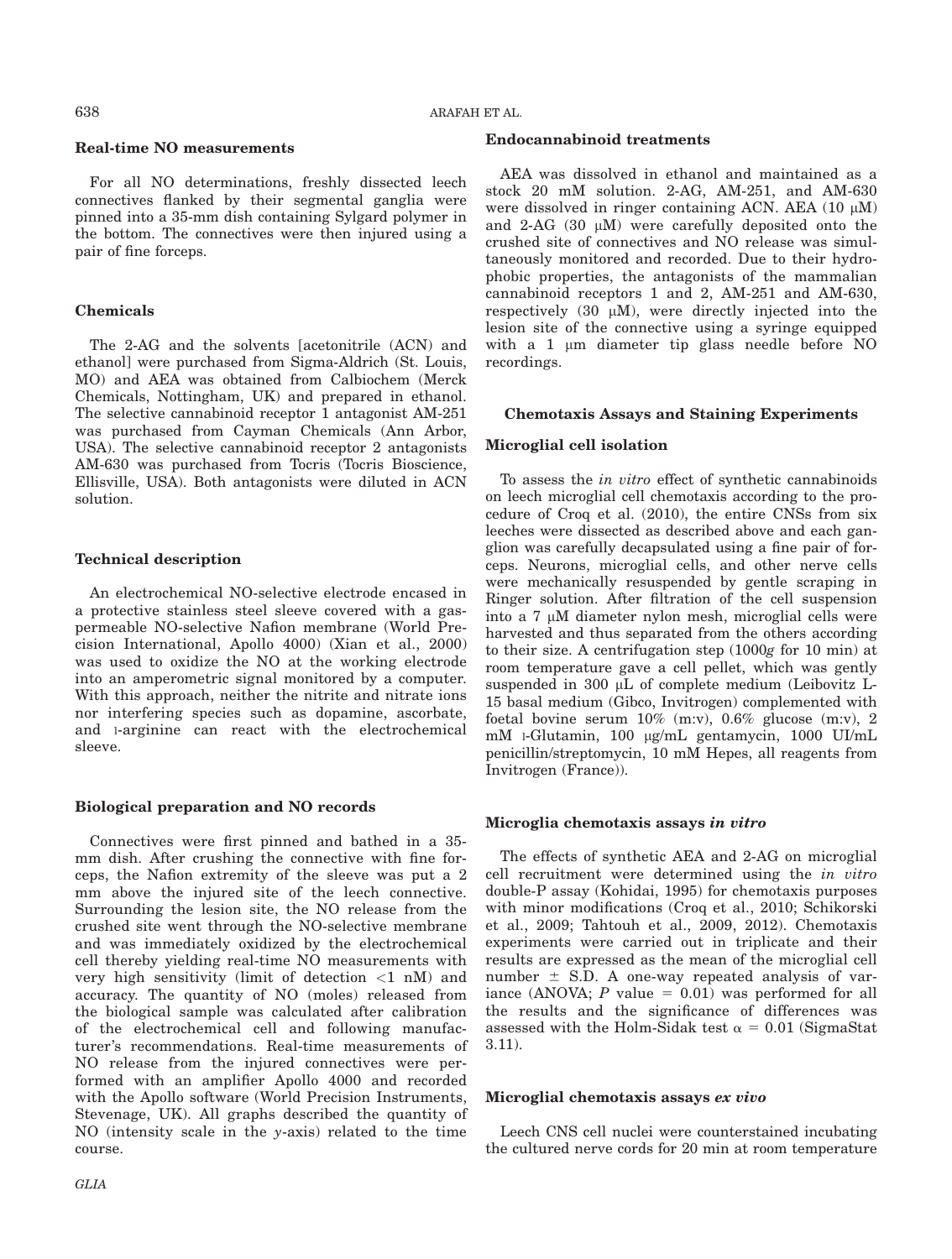with propidium iodide 5 µg/mL (Invitrogen, France) diluted in Ringer's solution. Particular attention was focused on the microglial cells present at the lesion site of the injured connectives. Microglia accumulation at the lesion site consecutive to treatments with cannabinoid receptor agonists (AEA, 2-AG) or antagonists (AM-251, AM-630) was then directly assessed by confocal microscopy (Zeiss LSM 510, USA). A treatment with a 1:1000 solution of ACN was done as a negative control. In each experiment, successive stacks of 4.96 lm were imaged in the area surrounding the lesion site and the microglia was counted and reported to a volume of  $4.10^5$   $\mu$ m<sup>3</sup>. Experiments were carried out in triplicate (counting were done in two different connectives from three different leeches per condition). The results were expressed as mean  $\pm$  S.D. and significant differences were performed with a student *t*-test ( $\alpha = 0.5; P \le 95\%$ ) (SigmaStat 3.11).

## Immunocytochemistry

An immunocytochemical assay for CB2 receptor-like investigation in the leech was performed on isolated microglial cells and leech neurons (Croq et al., 2010; Schikorski et al., 2009; Tahtouh et al., 2009, 2012). An antibody targeting the extracellular loop of the CB2 rat receptor was chosen for the experiments.

#### Microglial cell staining at the lesion site

Leech cell nuclei were stained in the connectives for 20 min at room temperature with a 1:5000 Hoechst 33258 dye solution (Invitrogen) diluted in Ringer's solution. Particular attention was focused on the microglial cells present at the lesion site of the injured connectives. In vivo microglia accumulation at the lesion site consecutive to treatments with cannabinoid receptor agonists (AEA, 2AG) or antagonists (AM251, AM630) was then directly assessed using a FITC filter on a Leica microscope.

## Endocannabinoid quantification

Extraction. Endocannabinoid level measurement was performed in course of regeneration by MALDI-TOF mass spectrometry. Twenty-four isolated nerve cords at six different time course of regeneration from 0 to 240 min were collected in physiological saline. Each set of four nerve cord sections (three ganglia and three connectives) was used to titrate the anandamide (AEA) and 2- AG. Internally deuterated anandamide, AEA 4 µg/mL (Cayman Chemical, 390050) and 2-AG 4 lg/mL (Cayman Chemical, 362160) were added to each sample before lipid extraction. The Folch method (chloroform/methanol  $(3:1; v/v)$  was performed for Hirudo CNS total lipid extraction (Meriaux et al., 2011). The chloroformic phase containing endogenous and deuterated endocannabinoids (AEA and 2-AG) was harvested and submitted to a relative quantification using MALDI-TOF Mass spectrometry (Ultraflex II, Bruker Daltonics, Bremen, Germany).

#### Mass spectrometry

A 6 mg sample of 2.5 DHB (149357) matrix was mixed with 3 mg of lithium chloride (L-9650; Sigma-Aldrich, St. Louis, MO) salt in 100% acetone lithiated matrix (chromasolV 34850; Sigma-Aldrich, St. Louis, MO) and lipid extracts (1:1, v:v) were mixed and dropped onto a 384 stainless steel sample plate (Bruker Daltonics) for mass spectrometric analysis. Lithium salt combined with DHB in acetone is known to be effective for determination of non polar longchain lipids, hydrocarbons, and polymers by MALDI (Stubiger et al., 2008). Under these conditions, 3 mg of lithium chloride salt with 6 mg of 2,5-DHB was dissolved in 100% acetone. Lithiated matrix and lipid extracts (1:1, v/v) were mixed and dropped onto a 384 stainless steel sample plate (Bruker Daltonics Bremen, Germany). Mass spectrometric analyses were performed in positive reflector mode with an UltraFlex II MALDI-TOF/TOF instrument (Bruker Daltonics, Bremen, Germany) equipped with a Smartbeam laser having a repetition rate up to 200 Hz and controlled by FlexControl 3.0 (Build184) software (Bruker Daltonics, Bremen, Germany). The spectra were treated with FlexAnalysis 3.0 (Build 96) software. Linearity of the mass spectrometry measurements was determined with endocannabinoid standards by measuring the ratio of their accumulated (8000 laser smartbeam shots) area spectra over the corresponding internal deuterated standard one. The measurements obtained for accumulated spectra showed linear responses within the referenced range. Relative quantification of 2-AG and AEA was performed by stable isotope dilution (2- AGd8 and AEAd8). The presence of 2-AG and AEA was determined by observing that their respective ions of  $m/z$  385.29 and 354.29 were isolated and fragmented according the positive LIFT mode of the MALDI-TOF mass spectrometer and compared with their corresponding standards (Meriaux et al., 2011). A one-way ANOVA was used for statistical analysis of the measurements of 2-AG, for which the data passed both the normality and equal variance tests, whereas a Mann-Whitney U test was used for the AEA data. The Holm-Sidak method for multiple comparisons versus control group was used to determine significance at the 0.01 level, indicated by asterisks.

#### RESULTS

# Real-Time Measurements of Nitric Oxide Released by Injured Leech Nerve Cords

In leech, there is no macrophage. The blood cells appear to share morphological characteristics with hya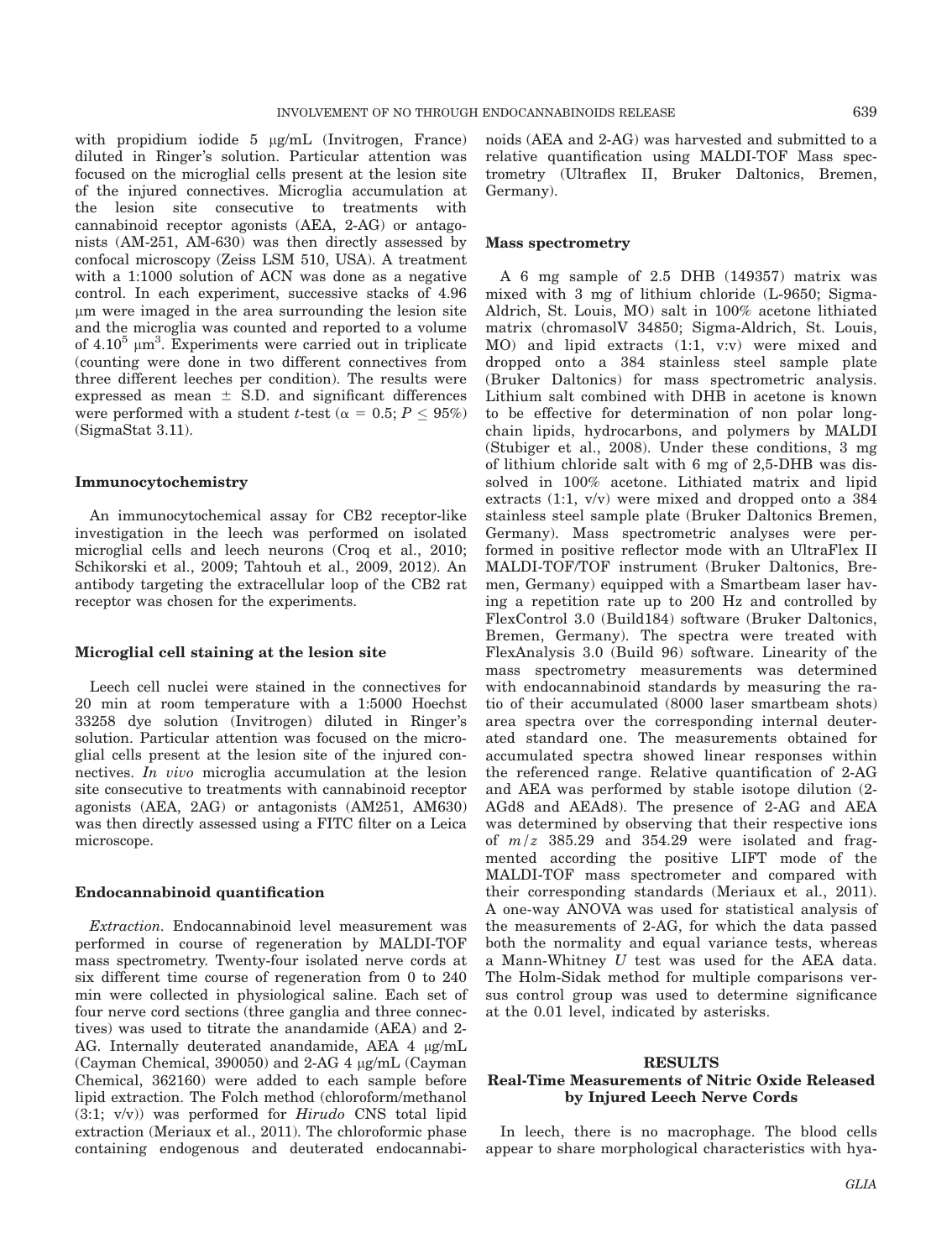line cells, also called plasmatocytes, which represent the most prevalent type of differentiated circulating cells in invertebrates. Because of lack of conservation between mammalian macrophage markers, such as CD14 and CD61, and leech orthologs, well-described macrophage markers could not be detected in these cells (Boidin-Wichlacz et al., 2012). In leeches, as in mammals, microglial cells, considered as the resident phagocytic cells of the CNS, have been demonstrated to respond rapidly for neural protection or healing after CNS injury (Chen et al., 2000; Croq et al., 2010; Duan et al., 2003, 2009; Masuda-Nakagawa et al., 1990; McGlade-McCulloh et al., 1989; Morgese et al., 1983; Salzet and Macagno, 2009; Schikorski et al., 2008, 2009; Tahtouh et al., 2009, 2012). Thus, to explore the relationship between NO amount and microglial cell recruitment to the lesion site, we measured the release of NO in crushed connectives treated with either agonists or antagonists to the putative CB2-like receptor, thought to be implicated in leech microglia activation in vertebrates. Freshly dissected nerve cords were either crushed or crushed and stimulated with different drugs or control solutions injected in connectives (Figs. 1 and 2). Using an amperometric apparatus, we detected and monitored NO release from injured nerve connectives (Fig. 1). As a basal determination of the NO released from uncrushed and untreated connectives, the amperometric apparatus for NO measurements began its recording 2 h before the experiments  $(T_{-2h})$  (Fig. 1). The level of NO release was monitored for the following 20 h (Fig. 1A). The average starting time of NO pulses relative to the basal level corresponded to the amount of 29.7 nM  $(\pm 6.33)$  (Fig. 1A). This value constitutes the baseline of NO release from uncrushed connectives. In control conditions (crushed connectives), we observed a range of NO concentration varying from 23.37 to 36.03 nM during the 4 h period following injury, this amount gradually increased in the next 4 h (Fig. 1A). In order to quantify the effect of 2-AG and AM-630 on NO production, we compared the time course of its release after injury (Fig. 1C,D). To overcome the fluctuation linked to individual variation of NO production within the first 4 h period postinjury, we assigned the concentration of 40 nM as the reference threshold for the NO release time course. This value is significantly over the indicated variability range of controls and constitutes a good reference to evaluate the effect of drug treatments on NO production in leech nerve cords. In this context, the control condition reached the reference threshold  $4 h 30'$  following the injury of the nerve cords (Fig. 1A). Several concentrations of 2-AG, AEA, and AM-630 have been tested in order to get sufficient NO release (data not shown). However, based on previous data on intact leech nerve cord, nanomolar to micromolar concentrations have been tested (Stefano et al., 1997ab, 1998, 2002). Best results were obtained with micromolar concentration. Tests with injured nerve cord have been also performed using Biological MicroElectro-Mechanical System compatible with microfluidic circulation and

GLIA

electromagnetic propagation. Production of NO was observed and measured in the far-THz spectral domain (Abbas et al., 2009). In this case, NOS activity immediately reached a peak of intensity and then decreased over time, never returning to the pre-injury level as we detect in amperometric method.

Experimental treatments revealed a different time course of NO release in injured or injured and treated nerve cords (Figs. 1 and 2). The injection of 2-AG (30  $\mu$ M) at the lesion site induced a faster and stronger production of NO in the first 4 h after lesion, reaching the reference threshold 1 h  $25'$  after injury (Fig. 1C). The injection of the CB2r antagonist AM-630 (30  $\mu$ M) blocked the activation of NO production that remained at the initial, basal level of production until 8 h postinjury (Fig. 1D). As a negative control, the vehicle solution of the 2-AG and the AM-630, ACN, was injected at the lesion site. In that case, the NO release that resulted was similar to that observed in control experiments, demonstrating that ACN does not interfere with NO production in this experimental system.

In mammals, Carlisle and colleagues defined a short period where microglia might express functional CB2r involved in microglia activation. By analogy, we determined in injured nerve cords, the effects of instant or 1 h-delayed injection of agonist and antagonist of the CB2-like receptor on the production of NO by activated microglia (Fig. 2). In control experiments (crushed connectives), the amount of NO reached the reference threshold 267.17 min  $(\pm 47.06)$  after lesion. The injection of the 2-AG  $(30 \mu M)$ , simultaneously to the lesion reduced this period to 133 min  $(\pm 20.15)$ , indicating an inhibitory effect on NO release. The 1 h-delayed treatment with the same concentration of 2-AG provoked a faster increase in NO production attending the 40 nM reference level 90 min  $(\pm 14.88)$  after lesion. By contrast, blocking the CB2-like receptor in the crushed connectives with the AM-630 (30  $\mu$ M) caused a significant delay of the NO pulses to  $389.1$  ( $\pm$ 13.15). No significant differences were observed with the 1 h-delayed AM-630 treatment. Finally, to exclude any possible effect of the ACN vehicle used to dissolve the 2-AG and the AM630 solutions, we injected a 1:1000 solution of ACN into the crushed connectives. No significant difference was found with the control condition, thereby suggesting that ACN did not interfere with the timing of NO release after crushing the nerve cord.

Taken together, these results suggest a strong and fine regulation in the kinetics of NO secretion by the 2- AG in injured connectives of leech CNS.

### AEA and 2-AG-Induced Microglial Chemotaxis

## In vitro

Modulation of chemotaxis by AEA and 2-AG was assayed in vitro on isolated microglial cells harvested from freshly dissected leech CNSs. This approach (see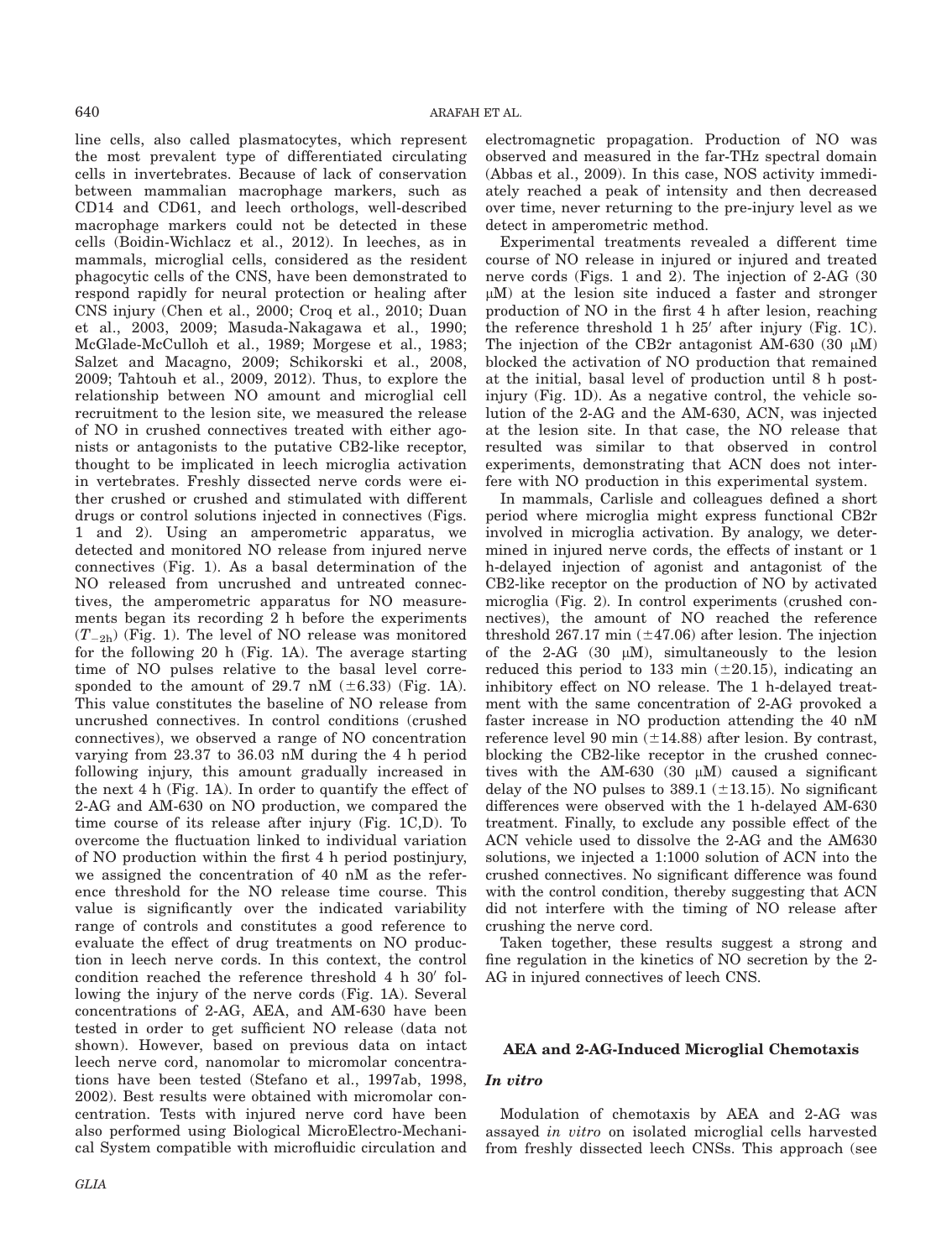

Period of real-time NO measurements



Fig. 1. Real-time NO recording illustrations showing the NO profile from crushed connective (control condition (A)) and crushed connective treated with either acetonitrile (B), 30  $\mu$ M 2-AG (C) or 30  $\mu$ M AM-630 (D). The figures depict the variation in NO concentration (in nM) over the course of the experiment (20 h). These results show that the kinetics of NO production in the control condition and the ACN-treated condition are similar, suggesting that stimulation of the crushed connectives with ACN

only weakly influences the kinetics and concentration of NO. In contrast, 2-AG and AM-630 strongly modulate the NO profile in its kinetics as well as its concentration. While 2-AG speeds up the process allowing the connective to produce NO waves, AM-630 downregulates this process in comparison with the control and the connective treated with ACN ( $n = 6$ ). [Color figure can be viewed in the online issue, which is available at wileyonlinelibrary.com.]

''Materials and Methods'') was used previously to determine the effects of two other chemoattractants, one related to EMAPII (Schikorski et al., 2009) and the other to IL-16 (Croq et al., 2010) or C1q (Tahtouh et al., 2009). In this context, microglial cells were harvested from the CNSs of freshly dissected leeches. The previous observations of the modulation of cannabinoid-related chemotaxis of microglial cells were investigated directly in isolated microglia. As shown in Fig. 3, at concentrations of 10 µM both AEA and 2-AG attracted about  $10\times$  as many microglial cells (45–50%) as the negative control  $(\sim 5\%; L-15$  culture medium without the reagents). Interestingly, this difference becomes much larger at higher concentrations (30  $\mu$ M)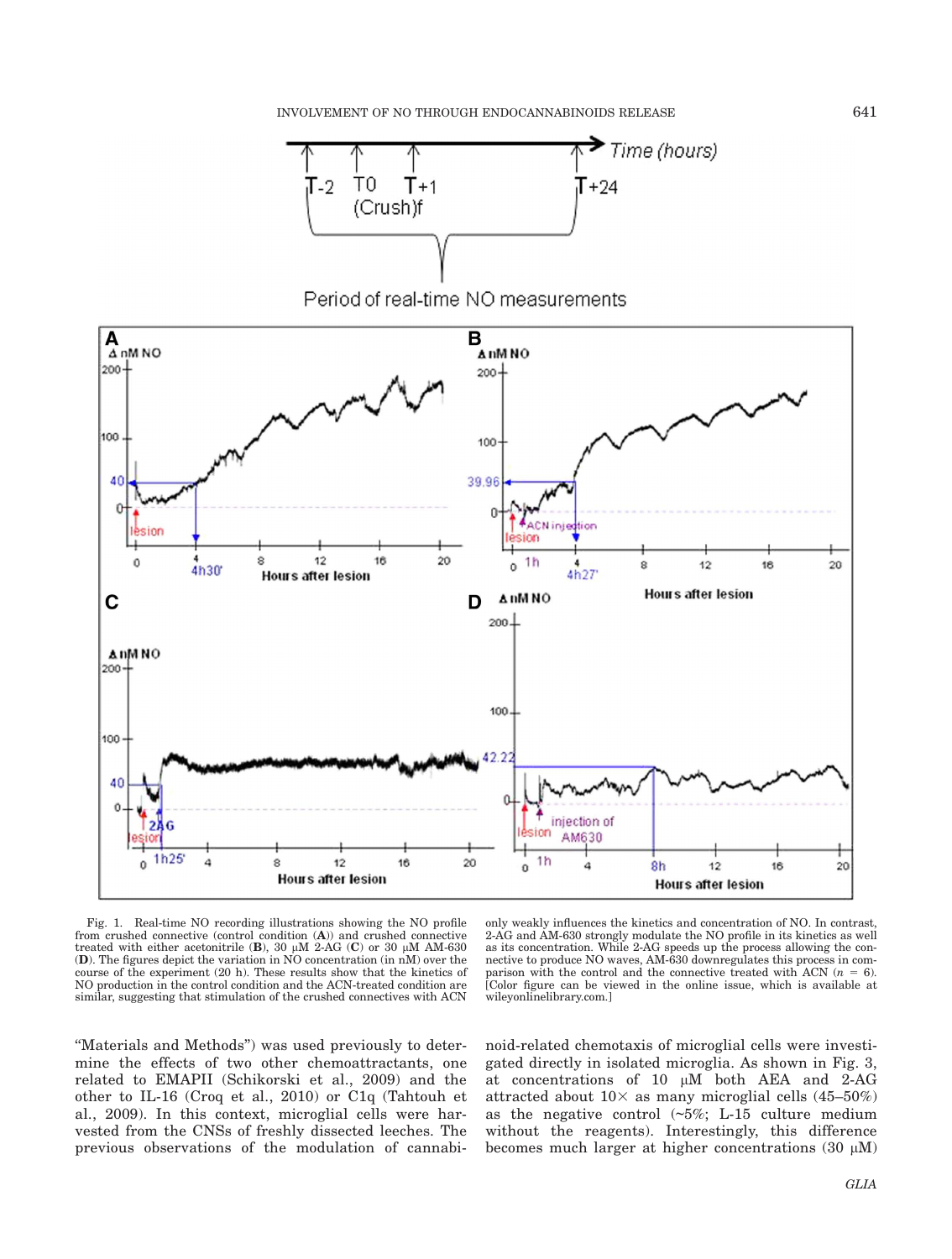642 ARAFAH ET AL.





Period of real-time NO measurements

Fig. 2. The CB receptor agonist 2-AG and the selective antagonist AM-630 modulate NO release in the injured leech CNS independently from the initial time-point of stimulation (simultaneously with crush or 1 h post-crush). Significant differences have been established in the timing of NO release at the lesion site between control (F) and treated connectives  $(A, B, D, \text{and } E)$ . Stimulation of the nerve cord with 30  $\mu$ M 2-AG induced significant NO production at the injury site (D and E) in comparison with the control condition (F). Treatment with AM-630 (30  $\mu$ M) (A and B), which is known to have a high affinity for the CB2 receptor, significantly delayed NO release in the injured nerve cord compared with the control. Moreover, no significant NO release related to

of the drugs because of opposite dose-dependences: 2- AG recruited more cells  $(\sim 70\%$  vs. 55%) at 30  $\mu$ M than it does at 10  $\mu$ M, whereas AEA recruited fewer (~29%) vs. 48%). Although these two lipid-derived compounds have similar structures derived from arachidonic acid, the chemotaxis results suggest that AEA and 2-AG modulate microglial attraction differently depending on the dose and the regulatory context (Fig. 3).

#### In vivo

To better understand the link between endocannabinoids and NO-mediated microglia recruitment in leech, we treated injured nerve cords with NO-Synthase inhibitor (L-NAME) and with AEA and 2-AG as well as two cannabinoid receptor antagonists (AM-251 and AM-630) (Fig. 3). Basal microglial cell accumulation at the lesion site (Fig. 4A) was impaired using the specific NO synthase inhibitor L-NAME (Fig. 4B). AEA and 2-AG were added simultaneously to the crush and microglial cells were assessed for chemotaxis during lesion of the leech CNS (Fig. 4C,D). The AEA  $(10 \mu M)$  blocked the microglial cell migration to the lesion site (Fig. 4C). An opposite

the ACN treatment was evident in comparison with the control. All statistics were performed with SigmaStat 3.11 using a one-way repeatedmeasures ANOVA test  $P < 0.01$  with the post hoc Holm-Sidak test  $\alpha =$ 0.05. Significant differences are denoted by asterisks. All the treatment conditions presented significant differences when compared with the control condition (A–E vs. F). The AM-630 conditions did not share significant differences with each other (A vs. B) but were different from all other conditions. Finally, the (C–E) conditions were significantly different from each other ( $n = 6$ ). [Color figure can be viewed in the online issue, which is available at wileyonlinelibrary.com.]

effect was obtained using 2-AG that, at the same concentration, highly increased the accumulation of these cells at the axotomyzed nerve cord (Fig. 4D) in comparison with the control condition (Fig. 4A). In the same experimental conditions, the treatment with the CB1-like receptor antagonist AM-251 (30  $\mu$ M) did not inhibit the microglial recruitment. In contrast, the addition the of CB2-like receptor antagonist AM-630 blocked the chemotaxis process (data not shown). The counting of stained microglia at the lesion site of each experimental condition are reported in Fig. 5A. The treatments of nerve cords with AEA, AM-251, and AM-630 significantly reduced the accumulated microglia at the lesion site in comparison with control conditions and 2-AG treated nerve cords, confirming the role on microglial activation of 2-AG.

#### Ex vivo

Ex vivo experiments were also perform to confirm the in vivo data. Freshly isolated leech microglial cells were incubated either with a preincubated solution containing the primary antibody and its specific blocking peptide (1:500) or without primary antibody (Fig. 5B). In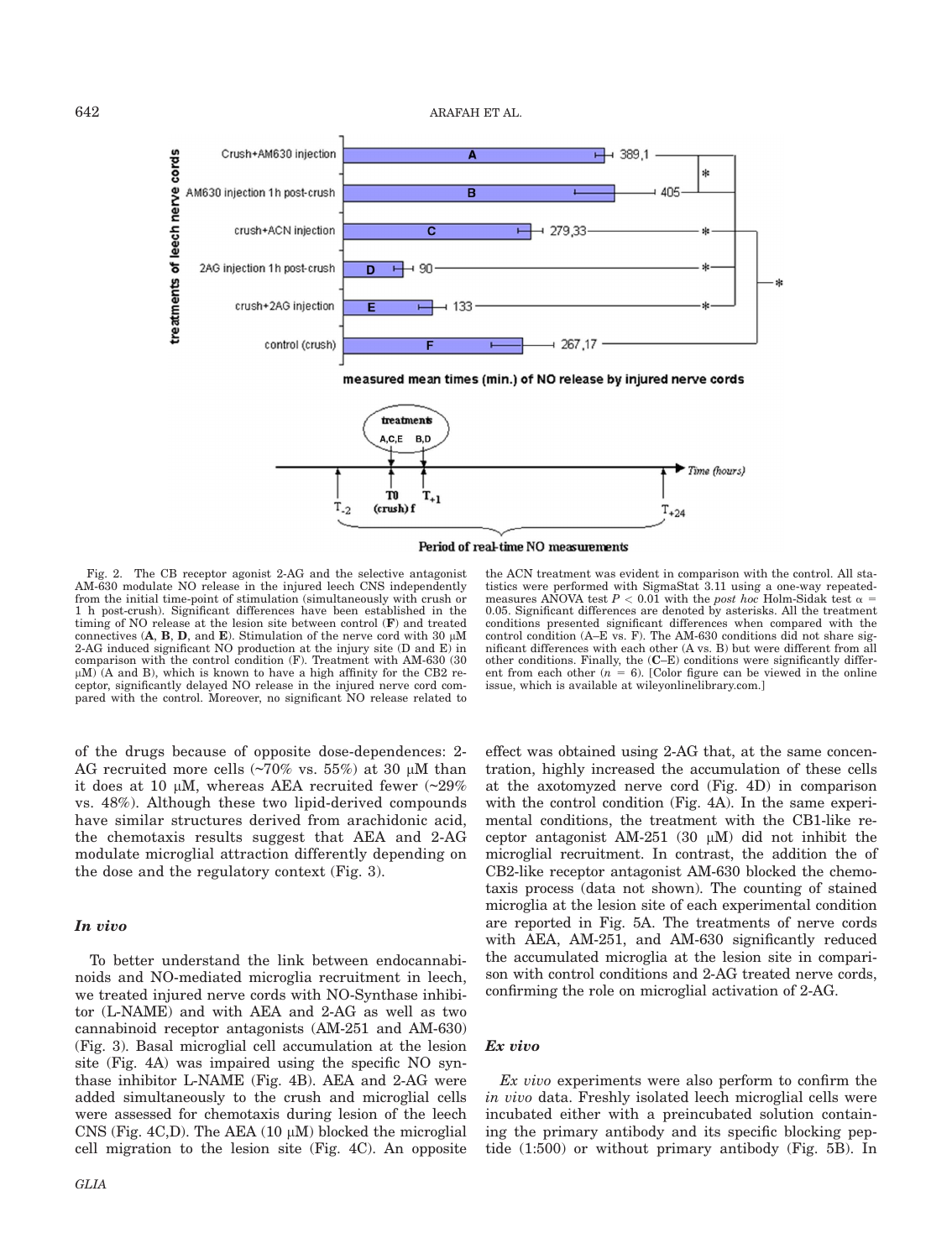

Fig. 3. Chemotactic effects of cannabinoids on isolated microglia from total leech nerve cord. The results are expressed as the percent of microglial cells that migrate compared with the L-15 control condition. In each set of experiments, cell counts were performed in triplicate at the beginning of the chemotaxis test and at its end. The asterisks denote that the indicated samples were significantly different from each other (one-way repeated ANOVA,  $P$  value = 0.01, Holm-Sidak test  $= 0.01$ ; SigmaStat 3.11). [Color figure can be viewed in the online issue, which is available at wileyonlinelibrary.com.]

each set of experiments, images of  $5\times$  and  $20\times$  magnification were recorded with both FITC (Fig. 5B-1–B-3) and Hoechst (Fig. 5B-4–B-6) filters of a Leica instrument. In the control condition without the CB2r primary antibody (Fig. 5B-3,B-6), no microglial staining was observed (Fig. 5B-3) even though microglial cells were indeed discernible by the nuclear Hoechst 33258 dye (Fig. 5B-6). In contrast with the control condition, the CB2r primary antibody successfully recognized the isolated microglial cells (Fig. 5B-1) in accordance with the Hoechst 33258 staining results (Fig. 5B-4). A second negative control using the primary antibody saturated with its specific blocking peptide before performing the immunostaining experiment revealed only nonspecific binding in the slide (Fig. 5B-2), whereas Hoechst 33258 allowed staining of microglial cells on the same slice (Fig. 5B-4).

# AEA and 2-AG Titrations

## Following injury

To better understand whether endocannabinoid levels in the leech change after injury and in course of microglia movement and migration, relative quantification of these endocannabinoids was performed by stable isotope dilution (2-AGd8 and AEAd8) coupled to mass spectrometry (Fig. 6A,B). As shown in Fig. 6C, 2-AG levels rose from 1.174  $(\pm 0.123)$  nmol/mg of CNS tissue to a maximum of 4.392 ( $\pm$ 0.088) nmol/mg of CNS tissue about 30 min after injury, and returned to baseline levels 4 h after injury. In contrast, AEA levels rapidly (within 5 min) dropped from 17.710  $(\pm 0.481)$  nmol/mg of CNS tissue to

 $0.088$  ( $\pm 0.009$ ) nmol/mg of CNS tissue after injury, but did not fully return to baseline levels within 4 h of injury (Fig. 6D).

#### Following treatment with 100 *l*M ATP

Recent data in leeches showed that injury releases adenosine triphosphate (ATP) into the extracellular space, activating the microglia through gap junction channels called innexons located in the cell membrane (Bao et al., 2007; Dykes et al., 2004; Firme et al., 2012; Kandarian et al., 2012). Thus, in the leech, innexin membrane channels releasing ATP from glia are required for migration and accumulation of microglia after nerve injury (Samuels et al., 2010). As our results suggest a strong and fine regulation in the kinetics of NO secretion by the 2-AG in injured connectives of leech CNS. Because, moreover, ATP is known to increase production of 2-AG in cultured murine microglia (Witting et al., 2004), ATP and a crush, which releases ATP, might also increase production of cannabinoids in the leech. Thus, it is of interest to measure endocannabinoid level of ATP treatment. As shown in Fig. 7A, 2-AG levels rose about 14-fold from baseline levels  $30$  min after treatment with  $100 \mu M$  ATP, and returned to baseline levels 60 min after treatment. Similarly, 2-AG levels rose to a maximum about 30 min after injury, and returned to baseline levels 4 h after injury (Fig. 6C). In contrast, AEA levels dropped soon after treatment with ATP, beginning to recover by 10 min after treatment. AEA levels also rapidly (within 5 min) dropped after injury to the nerve cord, but did not fully return to baseline levels within 4 h of injury (Fig. 7B).

These results showed that ATP increased production of 2-AG. Duan et al. (2009) have previously demonstrated that application of 100  $\mu$ M ATP caused maximal movement of microglia in leech nerve cords via purinergic receptors. Taken together, ATP released directly or indirectly by injury activates microglia to move before stimulating (30 min) 2-AG production associated to NO modulation for microglia cells accumulation to the lesion site.

#### DISCUSSION

As in mammalian, the roles of the AEA/2-AG and NO pathways in activated microglia remain controversial. In this study, we first demonstrated the immediate production of NO when a lesion in the leech nerve cord occurs. Then, we showed that this rate of production decreased over time (Fig. 8). Indeed, a delay between 3 h 30 min and 4 h after the lesion was systematically observed. During this delay, the damaged nerve cord enhanced NO production at the lesion site and after that, the experiments described in this report put forward a regulation of the NO rate at the lesion site over several hours.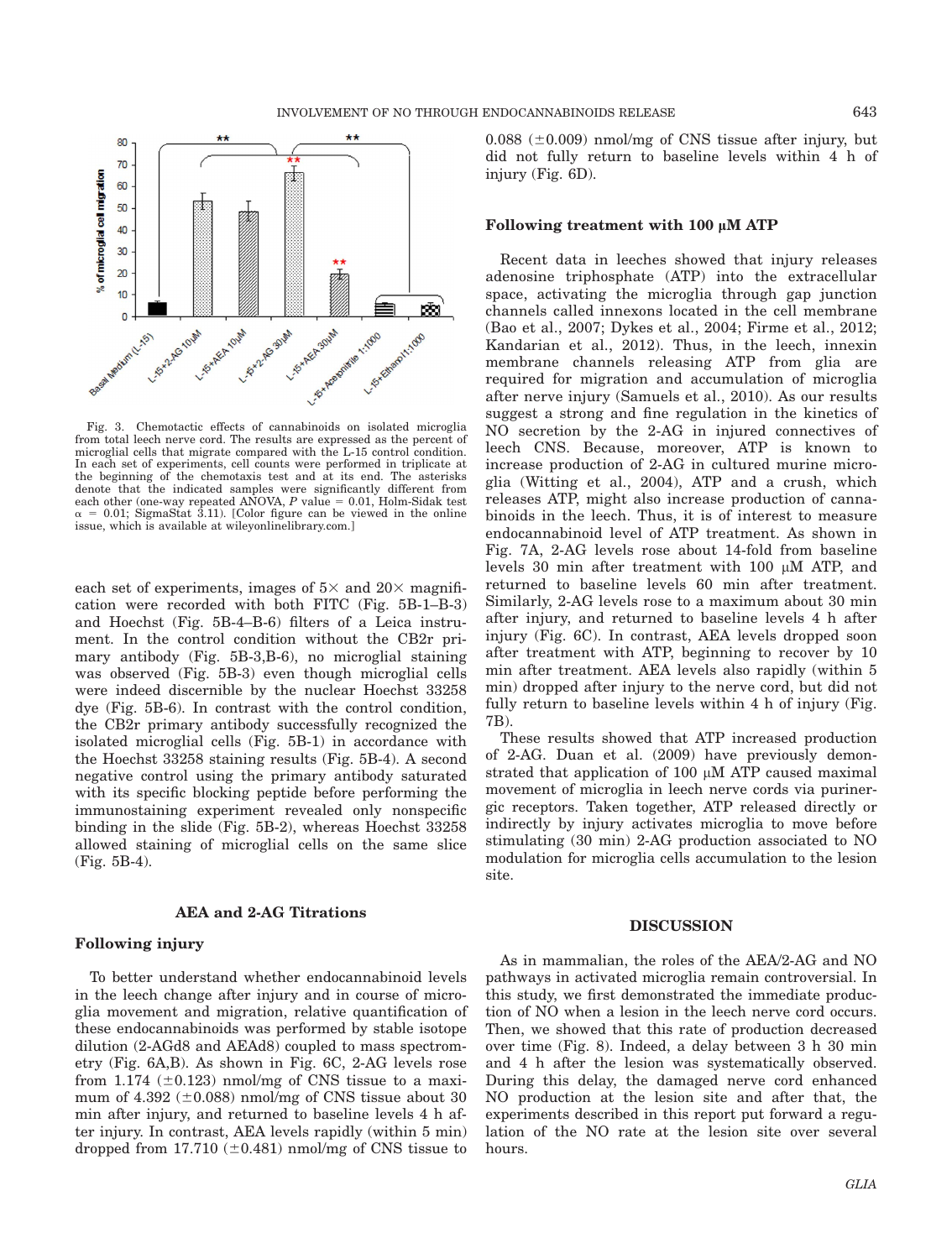

Fig. 4. Ex vivo chemotactic effects on microglia by drug treatments. Confocal microscopy images showing connectives microglial cells accumulated (red arrow) to the crush site 6 h after lesion. Control microglia accumulation is shown in  $(A)$ . Images  $(C)$  and  $(D)$  show the effect of CB1 and CB2 receptor ligand AEA and 2-AG, respectively, on microglia

chemotaxis. In image (B), microglial cells are displayed recruited after treatment with NO synthase inhibitor L-NAME. Drugs were added simultaneously to axotomy of nerve cords. [Color figure can be viewed in the online issue, which is available at wileyonlinelibrary.com.]

The present report brings insights regarding the complementary chemotactic effects of the AEA and the 2-AG over the microglia in injured leech nerve cord. Treatment of leech connectives with the specific CB2 receptor antagonist AM-630 diminished the recruitment of microglial cells in both ex vivo and in vivo experiments. The co-stimulation with the 2-AG and the AM-630 at the connective crush site failed to reverse the accumulation of microglia. This latter result may suggest that 2-AG promote chemotaxis and direct recruitment of microglial cells to the site of injury through the CB2-like receptor in the leech. In parallel, the treatment of injured connectives with this physiological concentration of 2-AG released upon CNS injury in the leech provoked a specific response of NO production at the lesion site just after the stimulation. This observation is consistent with the binding and thus activation of the CB2-like receptor subsequently inducing the release of NO (Stefano et al., 1997b). Interestingly, the simultaneous crush and treatment of connectives with the same concentration 1 h after the crush stimulated NO production more rapidly. This observation suggests that microglial cells are more responsive to 2-AG 1 h after the lesion than immediately after the

injury where microglia might be in a "resting" state. Blockade of the CB2-like receptor by AM-630 revealed an inhibition of NO secretion and the time course of NO production was significantly delayed in comparison with the control condition. In this way, we demonstrated that at least part of the NO controlled production by the injured leech nerve cord was related to the 2-AG-activated CB2-like receptor, as already observed in experiments using Guinea pig mast cells (Vannacci et al., 2004). The mechanisms by which the resting microglia becomes responsive are not fully understood. However, we hypothesize that the NO immediately released by the damaged neurons (the first peak of secreted NO detected in the injured leech CNS with the amperometric apparatus) might stimulate the resting microglial cells present at the lesion site and allow them to be responsive for CB2-like receptor expression. These results suggest that, during the responsive step, leech microglia might express functional CB2 receptors at the cell surface, and that, when these receptors are activated by the 2-AG, NO might be produced and participate in cell recruitment as a chemical gradient from the lesion site towards the periphery. In contrast, the AEA released at the lesion site decreased in concentra-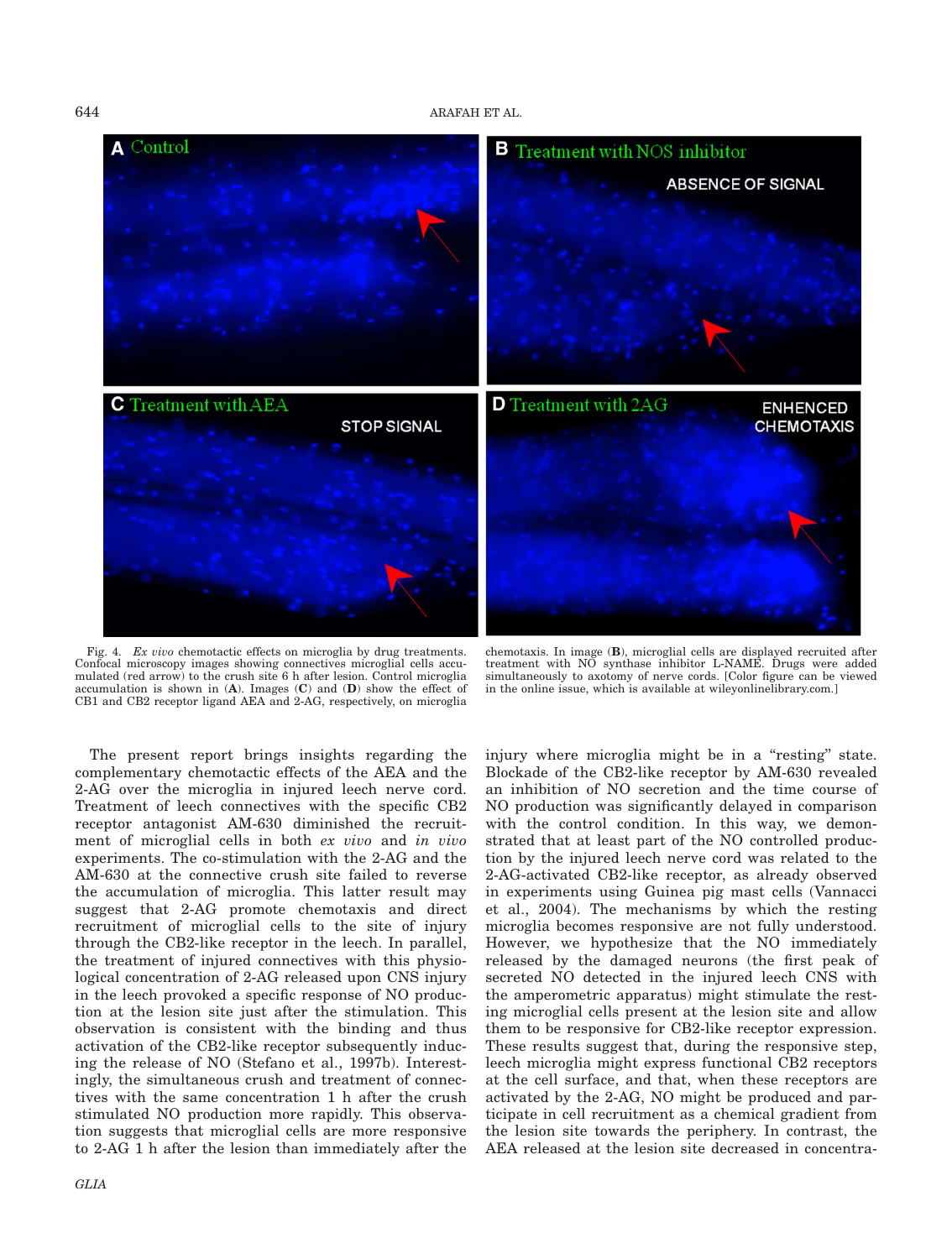

Fig. 5. A: Quantification of microglial cells recruited at the lesion site upon drug treatment (microglia nuclei were stained with propidium iodide ( $5 \mu g/mL$ ). B: Immunochemistry investigation of CB2-like receptor in microglia isolated from Hirudo CNS. A rabbit anti-rat CB2r polyclonal antibody, coupled to secondary FITC anti-rabbit Ab, positively stained microglial cells (B1). Negative controls were performed following the same protocol either adding a preincubation

step mixing the antibody with its selective blocking peptide (B2) or using the secondary antibody alone (B3). To establish the position of the microglial cells, some of them indicated by arrows, samples were counterstained with the nuclear dye Hoechst 33258 (B4–B6). Scale  $bars = 10 \mu m$ . [Color figure can be viewed in the online issue, which is available at wileyonlinelibrary.com.]

tion after the lesion, and it can activate NO release by targeting the AEA binding receptor leech TRVP1-like receptor (Meriaux et al., 2011) and inhibiting the accumulation of microglia at the lesion site. This pathway has been described as leading to a microglia stop signal (Salzet, 2000). The dual activity of these two endocannabinoids working in apparent opposition might be a way to control microglial cell recruitment to the lesion site. However, both molecules control the long-term release of NO, as shown in our time course measurements of NO after stimulation of injured connectives with cannabinoids. This can be explained by the immunosuppressive response of microglial cells described both in vertebrate (Ehrhart et al., 2005) and inverte-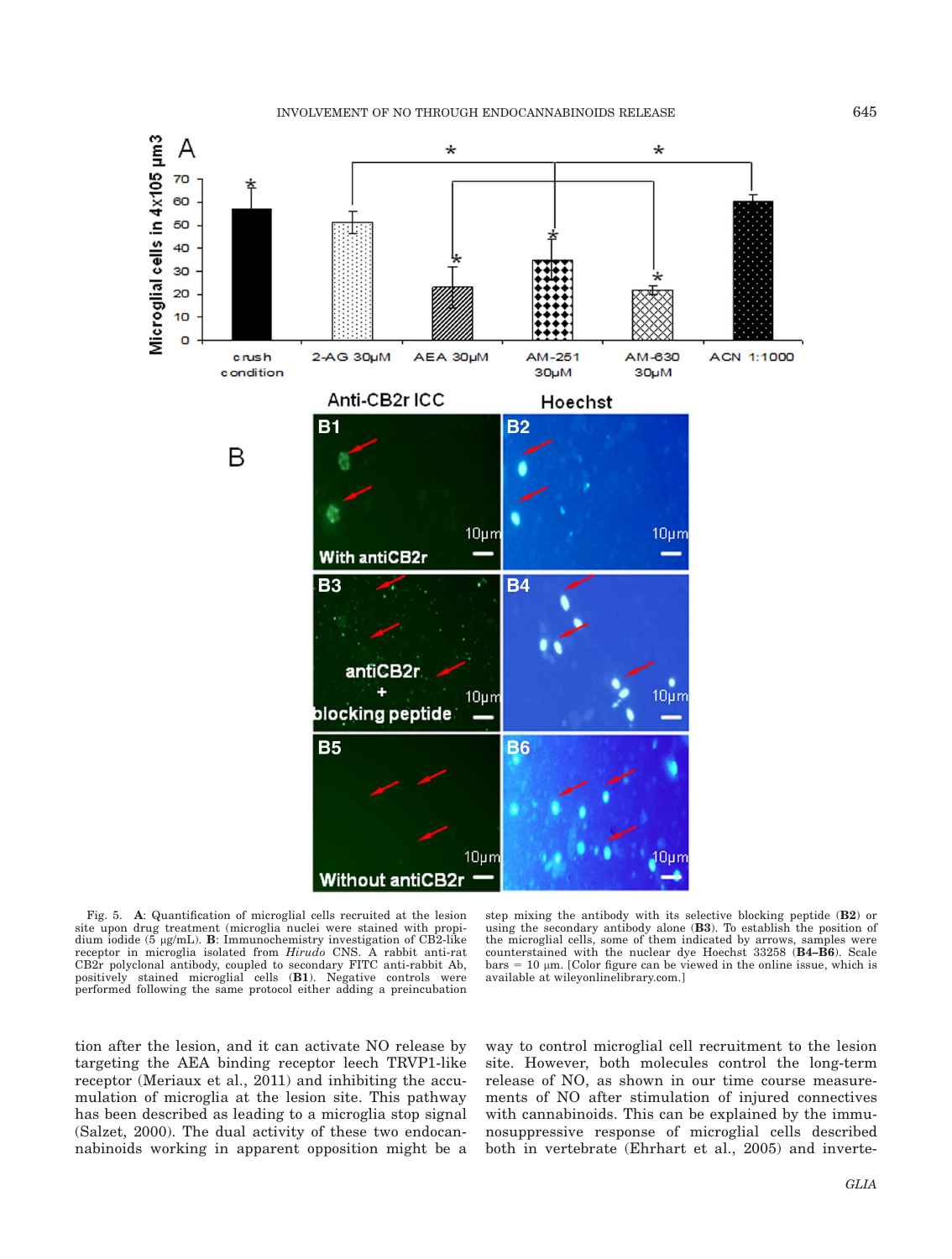



Fig. 6. MALDI TOF measurement of cannabinoids in injured nerve cords. A and B: Calibration curves for determination of endocannabinoids with plots and parameters of linear regression (see ''Materials and Methods"). Curve for determination of  $2-A\overline{G}(A)$  and AEA (B) in crushed nerve cords. C and D: Cannabinoids titration: Levels of 2-AG (C) and AEA (D) after the nerve cord was crushed (closed circles,  $n = 6$ ). In a separate set

of six animals, the levels before crushing and 30 min after crushing were also measured (open triangles). Asterisks indicate levels significantly different from the first time point, nominally at 0 min, at  $P < 0.01$ , as described in ''Materials and Methods.'' [Color figure can be viewed in the online issue, which is available at wileyonlinelibrary.com.]

brate models (Salzet, 2000). This cross-talk pathway between the endocannabinoid and NO systems may be due to the regulation of the CB2-like receptor carried by immune cells of the leech CNS. As a consequence of these observations, all the dynamic measurements of NO produced at the lesion site might be attributed to the movement of the microglia in which CB2-like receptor activation might directly be linked to the activated state of cells after injury. Moreover, the 2-AG has been shown to enhance and drive the chemotaxis of microglial cells in a dose-dependent manner in the mouse microglial cell line BV-2 (Walter et al., 2003). This result is supported by a recent report suggesting that 2-AG could act through the autocrine/paracrine system to chemoattract microglial cells after brain insult (Cabral et al., 2008). Previous pharmacological studies done on rat and mouse macrophage-like cells including microglia showed the CB2 receptor as playing a crucial role in the early inflammatory process, thereby implicating microglia in this process as well (Cabral et al., 2008). The CB2 receptor is expressed very early in the different activation steps of microglia, thus describing a ''window'' of functional relevance for the expression of the CB2r in the plasma membrane of brain immune cells including microglial cells. During this initial activation period, characterized by morphology variation from resting to responsive cells, microglia acquires CB2r in correlation with chemotaxis and phagocytosis. The next steps of activation, named 'primed" and "responsive," respectively, were distinguished from the initial step of CB2 receptor expression. It has been hypothesized that in the mouse microglial cell line BV-2, when the diffusible lipid 2-AG increases, the microglia become responsive, change cell morphology and start to accumulate at the lesion site in relation with the activation of the CB2-like receptor expressed in microglia lamellipodia (Walter et al., 2003). A better understanding of the implications of the endocannabinoid system is currently a very attractive field of investigation because reports have implicated dysregulation of this system in many brain disorders (Maresz et al., 2007; Sinor et al., 2000).

In Hirudo, long-term concentration of NO remains in the nanomolar range after injury (largely below 200 nM in the control condition) and can decrease until 50% of the concentration in the control response when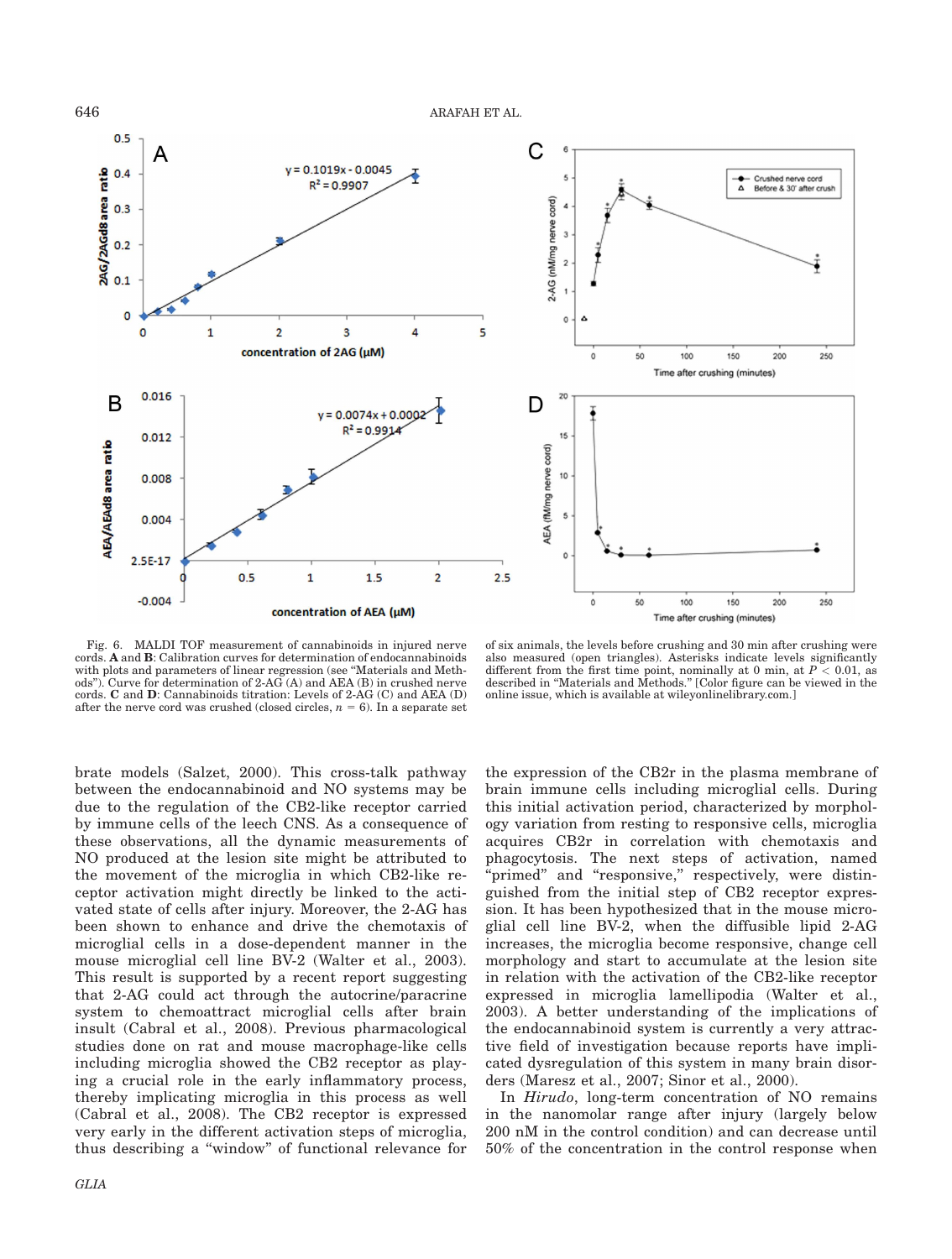

Fig. 7. MALDI TOF measurement of cannabinoids in cords treated with ATP. A: Levels of 2-AG after the nerve cord was bathed in 100  $\mu$ M ATP (closed circles,  $n = 5$ ). B: Levels of AEA after the nerve cord was bathed in 100  $\mu$ M ATP (closed circles,  $n = 5$ ). In a separate set of five animals, the levels before adding ATP and 30 min afterward were also measured (open triangles). Asterisks indicate levels significantly different from the first time point, nominally at 0 min, at  $P < 0.01$ , as described in ''Materials and Methods.''

an agonist and antagonist of the CB2-like receptor are added concurrently with the lesion. In comparison with the leech, the neuroprotective effects of these endogenous cannabinoids on Vertebrate have been reported in several experimental models including in vitro studies in rat (Mechoulam, 2002; Nagayama et al., 1999) and in vivo studies led in rat and mouse models (Pryce et al., 2003; Veldhuis et al., 2003). However, controversial effects have been widely ascribed to the well-studied endocannabinoid AEA. Previous studies described them with inhibition of the neuroinflammation process and neuroprotection via activation of the MKP-1-related CB1 receptor pathway in microglial cells during inflammation of the vertebrate CNS (Eljaschewitsch et al., 2006). In contrast, a high concentration of AEA after an injury in the vertebrate CNS can also activate another type of receptor named transient vanilloid receptor 1 (TRPV1), by which AEA can enhance proinflammatory with nociceptive and neurotoxic effects in the rat CNS (Kim et al., 2007). Some new data in leech



Fig. 8. Scheme of time course of NO release modulation in leech and mammals after nerve cord injury. ATP and endocannabinoids release and microglial cells activation are also represented. An accumulation of microglial cells is depicted at the lesion site of an axotomized leech nerve cord by confocal imaging using propidium iodide. [Color figure can be viewed in the online issue, which is available at wileyonlinelibrary.com.]

nociception studies performed by Burell group seems to indicate that endocannabinoids can modulate nociceptive synaptic transmission through a TRVP-like receptor activation (Li and Burrell, 2009, 2010). In recent screening of *Hirudo* genome, three TRVPs have been identified (Meriaux et al., 2011). We also established that leech nerve cord segments placed in culture, subjected to different concentrations of AEA, 2-AG, capsaicin, arvanil, and capsazepin, and checked for neurite outgrowth from a cut connective nerve at various intervals after lesion shown neurites sprouting in less than a week for the control preparations and in less than 3 days for preparations exposed to either 2-AG, capsaicin, and arvanil, whereas no outgrowth was observed with exposure to AEA or capsazepin (Meriaux et al., 2011). For the latter molecules, a repair process has apparently occurred, because a brown coloration can be observed that indicates a wound healing process is taking place instead of neuronal regeneration. The data argue in favor of the involvement in the long-term regeneration process of leech TRPV1-like receptor (Meriaux et al., 2011) and a balance between TRPV and G-protein-coupled receptors (GPCRs) expressing binding sites to endocannabinoid agonists and antagonists.

#### CONCLUSIONS

Taking into account all the data, we suggest that in the leech, after injury, endocannabinoids are released at different levels compared with those in the mammalian CNS. Moreover, because these compounds are both derived from arachidonic acid and have similar structures, an interesting possibility is that AEA and 2-AG modulate the attraction of microglia by each binding to different receptor that mediates a different response. Taken together, our results show that in the leech, con-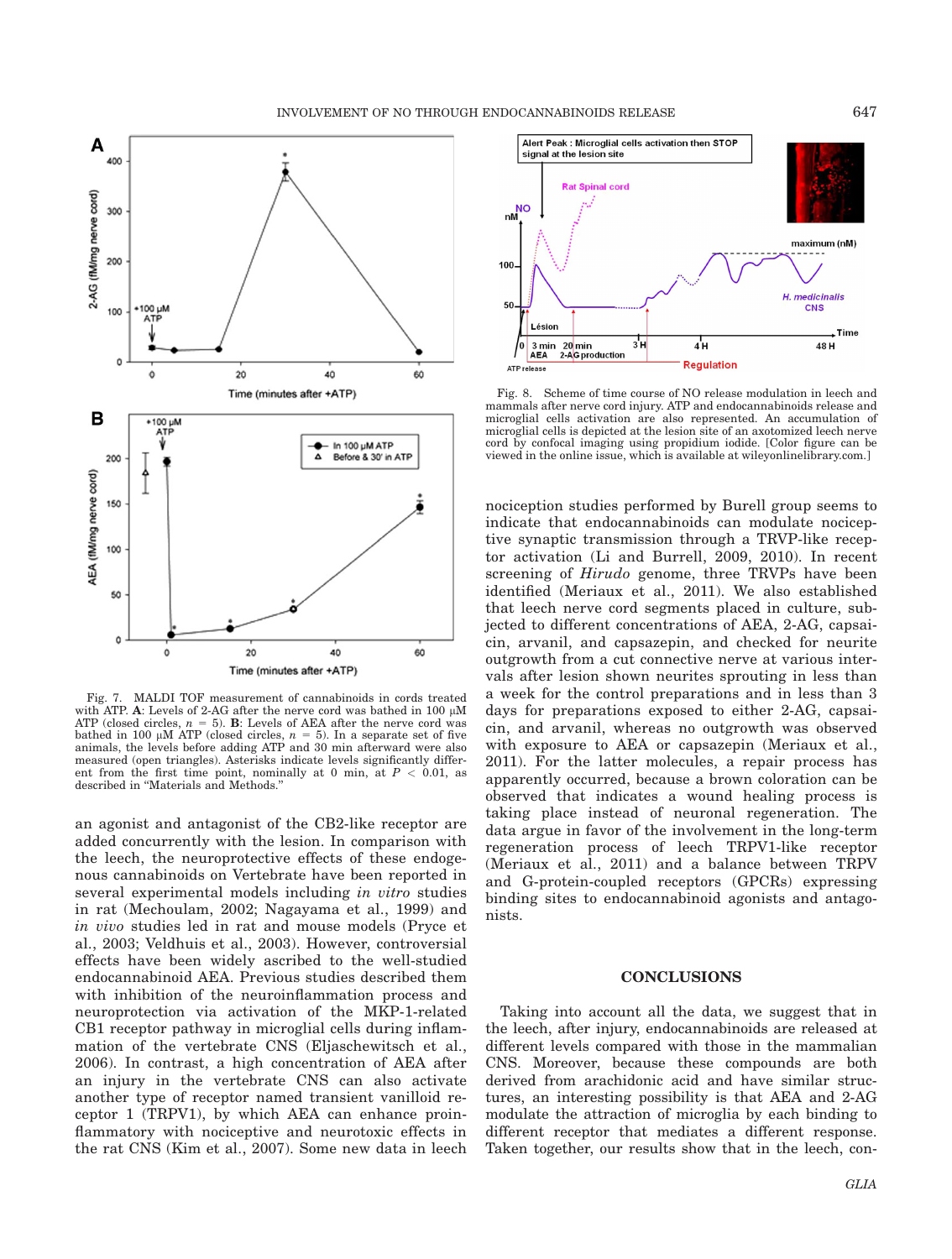current with NO production and microglia recruitment, a fine imbalance occurs in the endocannabinoid system (Fig. 8). These events may promote neuronal survival by regulating immune functions such as NO production in the microglia. This data can bring explanations about the ability of the leech CNS to regenerate after a trauma and also further insights to explain the limited regeneration in mammalian CNS.

## REFERENCES

- Abbas A, Dargent T, Croix D, Salzet M, Bocquet B. 2009. Ex vivo detection of neural events using THz BioMEMS. Med Sci Monit 15:MT121–MT125.
- Bao L, Samuels S, Locovei S, Macagno ER, Muller KJ, Dahl G. 2007. Innexins form two types of channels. FEBS Lett 581:5703–5708.
- Baylor DA, Nicholls JG. 1971. Patterns of regeneration between individual nerve cells in the central nervous system of the leech. Nature 232:268–270.
- Boidin-Wichlacz C, Vergote D, Slomianny C, Jouy N, Salzet M, Tasiemski A. 2012. Morphological and functional characterization of leech circulating blood cells: Role in immunity and neural repair. Cell Mol Life Sci 69:1717–1731.
- Cabral GA, Raborn ES, Griffin L, Dennis J, Marciano-Cabral F. 2008. CB2 receptors in the brain: Role in central immune function. Br J Pharmacol 153:240–251.
- Carlisle SJ, Marciano-Cabral F, Staab A, Ludwick C, Cabral GA. 2002. Differential expression of the CB2 cannabinoid receptor by rodent macrophages and macrophage-like cells in relation to cell activation. Int Immunopharmacol 2:69–82.
- Carrier EJ, Kearn CS, Barkmeier AJ, Breese NM, Yang W, Nithipati-kom K, Pfister SL, Campbell WB, Hillard CJ. 2004. Cultured rat microglial cells synthesize the endocannabinoid 2-arachidonylglycerol, which increases proliferation via a CB2 receptor-dependent mechanism. Mol Pharmacol 65:999–1007.
- Chen A, Kumar SM, Sahley CL, Muller KJ. 2000. Nitric oxide influences injury-induced microglial migration and accumulation in the leech CNS. J Neurosci 20:1036–1043.
- Chen Y, Willcockson HH, Valtschanoff JG. 2009. Influence of the vanilloid receptor TRPV1 on the activation of spinal cord glia in mouse models of pain. Exp Neurol 220:383–390.
- Croq F, Vizioli J, Tuzova M, Tahtouh M, Sautiere PE, Van Camp C, Salzet M, Cruikshank WW, Pestel J, Lefebvre C. 2010. A homologous form of human interleukin 16 is implicated in microglia recruitment following nervous system injury in leech Hirudo medicinalis. Glia 58:1649–1662.
- Devane WA, Hanus L, Breuer A, Pertwee RG, Stevenson LA, Griffin G, Gibson D, Mandelbaum A, Etinger A, Mechoulam R. 1992. Isolation and structure of a brain constituent that binds to the cannabinoid receptor. Science 258:1946–1949.
- Duan Y, Haugabook SJ, Sahley CL, Muller KJ. 2003. Methylene blue blocks cGMP production and disrupts directed migration of microglia to nerve lesions in the leech CNS. J Neurobiol 57:183–192.
- Duan Y, Sahley CL, Muller KJ. 2009. ATP and NO dually control migration of microglia to nerve lesions. Dev Neurobiol 69:60–72.
- Dykes IM, Freeman FM, Bacon JP, Davies JA. 2004. Molecular basis of gap junctional communication in the CNS of the leech Hirudo medicinalis. J Neurosci 24:886–894.
- Ehrhart J, Obregon D, Mori T, Hou H, Sun N, Bai Y, Klein T, Fernandez F, Tan J, Shytle RD. 2005. Stimulation of cannabinoid receptor 2 (CB2) suppresses microglial activation. J Neuroinflammation 2:29.
- Eljaschewitsch E, Witting A, Mawrin C, Lee T, Schmidt PM, Wolf S, Hoertnagl H, Raine CS, Schneider-Stock R, Nitsch R, Ullrich O. 2006. The endocannabinoid anandamide protects neurons during CNS inflammation by induction of MKP-1 in microglial cells. Neuron 49:67–79.
- Felder CC, Glass M. 1998. Cannabinoid receptors and their endogenous agonists. Annu Rev Pharmacol Toxicol 38:179–200.
- Firme CP III, Natan RG, Yazdani N, Macagno ER, Baker MW. 2012. Ectopic expression of select innexins in individual central neurons couples them to pre-existing neuronal or glial networks that express the same innexin. J Neurosci 32:14265–14270.
- Franklin A, Stella N. 2003. Arachidonylcyclopropylamide increases microglial cell migration through cannabinoid CB2 and abnormalcannabidiol-sensitive receptors. Eur J Pharmacol 474:195–198.
- Jansen JK, Nicholls J. 1972. Regeneration and changes in synaptic connections between individual nerve cells in the central nervous system of the leech. Proc Natl Acad Sci USA 69:636–639.
- Kandarian B, Sethi J, Wu A, Baker M, Yazdani N, Kym E, Sanchez A, Edsall L, Gaasterland T, Macagno E. 2012. The medicinal leech genome encodes 21 innexin genes: Different combinations are expressed by identified central neurons. Dev Genes Evol 222:29– 44.
- Kim SR, Chung YC, Chung ES, Park KW, Won SY, Bok E, Park ES, Jin BK. 2007. Roles of transient receptor potential vanilloid subtype 1 and cannabinoid type 1 receptors in the brain: Neuroprotection versus neurotoxicity. Mol Neurobiol 35:245–254.
- Kim SR, Kim SU, Oh U, Jin BK. 2006. Transient receptor potential vanilloid subtype 1 mediates microglial cell death in vivo and in vitro via Ca2+-mediated mitochondrial damage and cytochrome c release. J Immunol 177:4322–4329.
- Kohidai L. 1995. Method for determination of chemoattraction in Tetrahymena pyriformis. Curr Microbiol 30:251–253.
- Kumar SM, Porterfield DM, Muller KJ, Smith PJ, Sahley CL. 2001. Nerve injury induces a rapid efflux of nitric oxide (NO) detected with a novel NO microsensor. J Neurosci 21:215–220.
- Li Q, Burrell BD. 2009. Two forms of long-term depression in a polysynaptic pathway in the leech CNS: One NMDA receptor-dependent and the other cannabinoid-dependent. J Comp Physiol A Neuroethol Sens Neural Behav Physiol 195:831–841.
- Li Q, Burrell BD. 2010. Properties of cannabinoid-dependent long-term depression in the leech. J Comp Physiol A Neuroethol Sens Neural Behav Physiol 196:841–851.
- Maccarrone M, Lorenzon T, Bari M, Melino G, Finazzi-Agro A. 2000. Anandamide induces apoptosis in human cells via vanilloid receptors. Evidence for a protective role of cannabinoid receptors. J Biol Chem 275:31938–31945.
- Maestroni GJ. 2004. The endogenous cannabinoid 2-arachidonoyl glycerol as in vivo chemoattractant for dendritic cells and adjuvant for Th1 response to a soluble protein. FASEB J 18:1914–1916.
- Maresz K, Pryce G, Ponomarev ED, Marsicano G, Croxford JL, Shriver LP, Ledent C, Cheng X, Carrier EJ, Mann MK, Giovannoni G, Pertwee RG, Yamamura T, Buckley NE, Hillard CJ, Lutz B, Baker D, Dittel BN. 2007. Direct suppression of CNS autoimmune inflammation via the cannabinoid receptor CB1 on neurons and CB2 on autoreactive T cells. Nat Med 13:492–497.
- Masuda-Nakagawa LM, Muller KJ, Nicholls JG. 1990. Accumulation of laminin and microglial cells at sites of injury and regeneration in the central nervous system of the leech. Proc Biol Sci 241:201–206.
- McCarron RM, Shohami E, Panikashvili D, Chen Y, Golech S, Strasser A, Mechoulam R, Spatz M. 2003. Antioxidant properties of the vasoactive endocannabinoid, 2-arachidonoyl glycerol (2-AG). Acta Neurochir Suppl 86:271–275.
- McGlade-McCulloh E, Morrissey AM, Norona F, Muller KJ. 1989. Individual microglia move rapidly and directly to nerve lesions in the leech central nervous system. Proc Natl Acad Sci USA 86: 1093–1097.
- Mechoulam R. 2002. Discovery of endocannabinoids and some random thoughts on their possible roles in neuroprotection and aggression. Prostaglandins Leukot Essent Fatty Acids 66:93–99.
- Meriaux C, Arafah K, Tasiemski A, Wisztorski M, Bruand J, Boidin-Wichlacz C, Desmons A, Debois D, Laprevote O, Brunelle A, Gaasterland T, Macagno E, Fournier I, Salzet M. 2011. Multiple changes in peptide and lipid expression associated with regeneration in the nervous system of the medicinal leech. PLoS One 6:e18359.
- Morgese VJ, Elliott EJ, Muller KJ. 1983. Microglial movement to sites of nerve lesion in the leech CNS. Brain Res 272:166–170.
- Nagayama T, Sinor AD, Simon RP, Chen J, Graham SH, Jin K, Greenberg DA. 1999. Cannabinoids and neuroprotection in global and focal cerebral ischemia and in neuronal cultures. J Neurosci 19: 2987–2995.
- Ngu EM, Sahley CL, Muller KJ. 2007. Reduced axon sprouting after treatment that diminishes microglia accumulation at lesions in the leech CNS. J Comp Neurol 503:101-109.
- Nicholls JG, Baylor DA. 1968. Specific modalities and receptive fields of sensory neurons in CNS of the leech. J Neurophysiol 31:740–756.
- Panikashvili D, Simeonidou C, Ben-Shabat S, Hanus L, Breuer A, Mechoulam R, Shohami E. 2001. An endogenous cannabinoid (2-AG) is neuroprotective after brain injury. Nature 413:527–531.
- Pryce G, Ahmed Z, Hankey DJ, Jackson SJ, Croxford JL, Pocock JM, Ledent C, Petzold A, Thompson AJ, Giovannoni G, Cuzner ML, Baker D. 2003. Cannabinoids inhibit neurodegeneration in models of multiple sclerosis. Brain 126 (Part 10):2191–2202.
- Salzet M. 2000. Invertebrate molecular neuroimmune processes. Brain Res Brain Res Rev 34:69–79.
- Salzet M, Macagno ER. 2009. Recent advances on development, regeneration and immune responses of the leech nervous system. In: